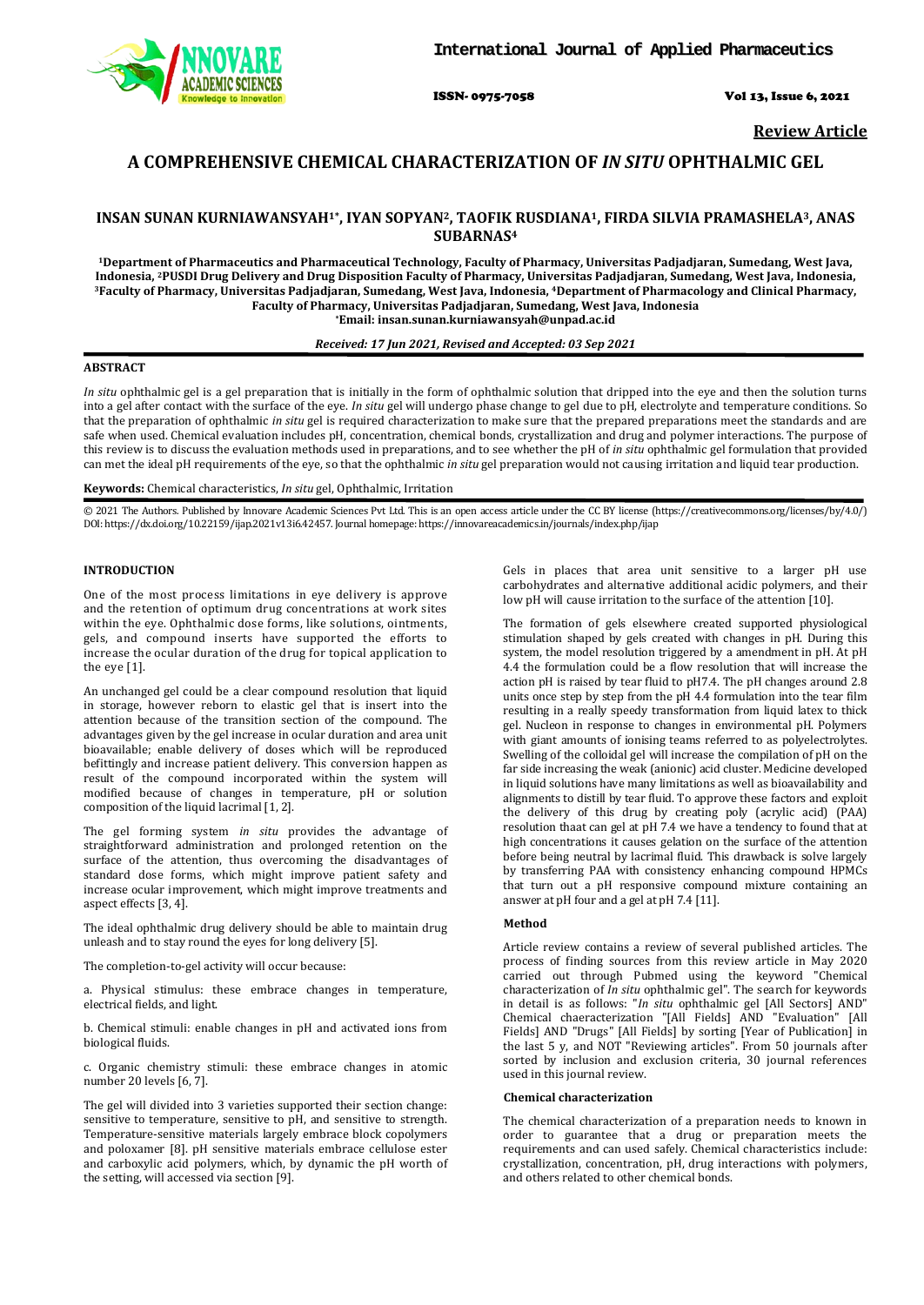## **RESULTS AND DISCUSSION**

| No  | Active                         | Method                                                               | <b>Evaluation of</b>                                                  | <b>Chemical evaluation results</b>                                                                                                                                   | References |
|-----|--------------------------------|----------------------------------------------------------------------|-----------------------------------------------------------------------|----------------------------------------------------------------------------------------------------------------------------------------------------------------------|------------|
|     | substance                      |                                                                      | chemical                                                              |                                                                                                                                                                      |            |
| 1.  | Ketorolac<br>Tromethamine      | HPLC, Differential Scanning<br>Calorimetry (DSC), FTIR               | pH and<br>concentration                                               | The pH is neutral, ranging from $6.43\pm0.1$ to<br>7.06±0.01 and the concentration of P407<br>increases in concentration<br>P407: P188 (23:10 w/v%) and (23:15 w/v%) | $[13]$     |
| 2.  | Ciprofloxacin                  | HPLC, FTIR                                                           | pH                                                                    | 7                                                                                                                                                                    | $[14]$     |
| 3.  | Vancomycin                     | UV Spectroscopy, Differential<br>Scanning Calorimetry (DSC),<br>FTIR | pH                                                                    | $4.8 - 5$                                                                                                                                                            | $[15]$     |
| 4.  | Levofloxacin<br>Hemihydrate    | UV Spectroscopy, FTIR                                                | pH                                                                    | 7.05-7.24                                                                                                                                                            | $[16]$     |
| 5.  | Brinzolamide                   | HPLC                                                                 | pH                                                                    | $6.06 - 6.54$                                                                                                                                                        | $[17]$     |
| 6.  | Betaxolol                      | <b>HPLC</b>                                                          | Concentration dan                                                     | Concentration poloxamer 407 (P407) (22%                                                                                                                              | $[18]$     |
|     | hydrochloride                  |                                                                      | pH                                                                    | (b/v))<br>and poloxamer 188 (P188) (3.5% (b/v)) and<br>$pH = 6.51 - 6.52$                                                                                            |            |
| 7.  | Celecoxib                      | HPLC, UV Spectroscopy                                                | pH                                                                    | $7.6 - 7.8$                                                                                                                                                          | $[19]$     |
| 8.  | Ketoconazole                   | HPLC, Differential Scanning<br>Calorimetry (DSC), FTIR, XPRD         | Crystallization,<br>interactions<br>between drugs and<br>polymers, pH | amorphous form and there is no interaction<br>between the drug and its polymer, $pH = 7.4$                                                                           | $[20]$     |
| 9.  | Itraconazole                   | Spectrophotometry                                                    | pН                                                                    | $6.60 - 6.84$                                                                                                                                                        | $[21]$     |
| 10. | Moxifloxacin                   | UV Spectroscopy and FTIR                                             | pH                                                                    | $6.5 - 6.9$                                                                                                                                                          | $[22]$     |
| 11. | Acyclovir                      | <b>HPLC</b>                                                          | pH                                                                    | 7                                                                                                                                                                    | $[23]$     |
| 12. | Triamcinolone<br>Acetonide     | HPLC, Differential Scanning<br>Calorimetry (DSC), FTIR               | pH                                                                    | $6.8 + 0.5$                                                                                                                                                          | $[24]$     |
| 13. | Cefuroxime                     | HPLC, Differential Scanning<br>Calorimetry (DSC)                     | pH                                                                    | 7.2                                                                                                                                                                  | $[25]$     |
| 14. | Tobramycin                     | HPLC, FTIR, Differential                                             | рН, рКа,                                                              | $pH = 4.5 - 5$                                                                                                                                                       | $[26]$     |
|     | Sulfate                        | <b>Scanning Calorimetry (DSC)</b>                                    | concentration                                                         | $pKa = 6.5$<br>Concentration = $1.25 - 1.5\%$ b/v                                                                                                                    |            |
| 15. | Ganciclovir                    | HPLC, Differential Scanning<br>Calorimetry (DSC)                     | pH                                                                    | 7.4                                                                                                                                                                  | $[27]$     |
| 16. | Azelastine<br>Hydrochloride    | UV Spectroscopy, Differential<br>scanning calorimetry (DSC)          | pН                                                                    | $6.9 - 7.1$                                                                                                                                                          | $[28]$     |
| 17. | Levofloxacin                   | UV Spectroscopy, Differential<br><b>Scanning Calorimetry (DSC)</b>   | pН                                                                    | $4.7 - 7.4$                                                                                                                                                          | $[29]$     |
| 18. | Nepafenac                      | <b>HPLC</b>                                                          | pH                                                                    | $5.62 - 5.73$                                                                                                                                                        | $[30]$     |
|     | Voriconazole                   |                                                                      |                                                                       | $4.9 - 7.1$                                                                                                                                                          |            |
| 19. |                                | UV and FTIR Spectroscopy                                             | pH                                                                    |                                                                                                                                                                      | $[31]$     |
| 20. | Dexamethasone                  | HPLC, Differential Scanning<br>Calorimetry (DSC), and FTIR           | pH                                                                    | $6.56 \pm 0.15$                                                                                                                                                      | $[32]$     |
| 21. | Brimonidine<br>tartrate        | reversed-phase HPLC                                                  | pН                                                                    | 7                                                                                                                                                                    | $[33]$     |
| 22. | Ketotifen                      | HPLC                                                                 | pH                                                                    | $6 - 8$                                                                                                                                                              | $[34]$     |
| 23. | Brinzolamide<br>Dimethyl       | FTIR and Raman<br>Spectroscopy, UV Spectroscopy                      | pH                                                                    | $6.8 - 7.2$                                                                                                                                                          | $[35]$     |
| 24. | Sulfoxide<br>Bimatoprost       | HPLC, Differential Scanning                                          | pH                                                                    | 7.2                                                                                                                                                                  | $[36]$     |
|     |                                | Calorimetry (DSC), FTIR                                              |                                                                       |                                                                                                                                                                      |            |
| 25. | Besifloxacin                   | HPLC, UV Vis Spectroscopy                                            | pH                                                                    | $4.7 - 5.2$                                                                                                                                                          | $[37]$     |
| 26. | Dorzolamide<br>Hydrochloride   | UV Spectroscopy                                                      | pH                                                                    | $5.16 \pm 0.01$                                                                                                                                                      | $[38]$     |
| 27. | Ciprofloxacin<br>Hydrochloride | Spectrophotometry and FTIR                                           | pH                                                                    | $6.49 - 6.58$                                                                                                                                                        | $[39]$     |
| 28. | Tetrahydrozoline               | HPLC, FTIR                                                           | pH                                                                    | $6.8 - 7.4$                                                                                                                                                          | [40]       |
| 29. | Acetazolamide                  | UV Vis Spectrophotometry                                             | pH                                                                    | $5.4 - 5.7$                                                                                                                                                          | $[41]$     |
| 30. | Loteprednol                    | HPLC                                                                 | pH                                                                    | $7.40 - 7.55$                                                                                                                                                        | $[42]$     |

**Table 1: Chemical characterization of** *In situ* **ophthalmic gel preparations in the past 5 y**

## **Evaluation method of drug content**

#### **HPLC**

J.

HPLC method is the method most widely used to characterize a preparation, one of which is evaluation of drug content. Active substances that use the HPLC method, namely Ketorolac<br>tromethamine, Ciprofloxacin, Levofloxacin Hemihydrate, tromethamine, Ciprofloxacin, Levofloxacin Brinzolamide, Betaxolol Hydrochloride, Celecoxib, Ketoconazole, Acyclovir, Triamcinolone Acetonide, Cefuroxime, Tobramycin Sulfate, Ganciclovir, Nepafenac, Dexamethasone, Ketotifen, Bimatoprost, Besifloxacin, Tetrahydrozoline, Lotedprenol and Brimonidine tartrate used reversed-phase HPLC method.

Determination of drug content was done by dissolving 0.125 ml of gel *in situ* in a 25 ml mobile phase. The HPLC analysis followed by an estimated percentage of the drug [12].

Examples of procedures for evaluating drug content using the HPLC method: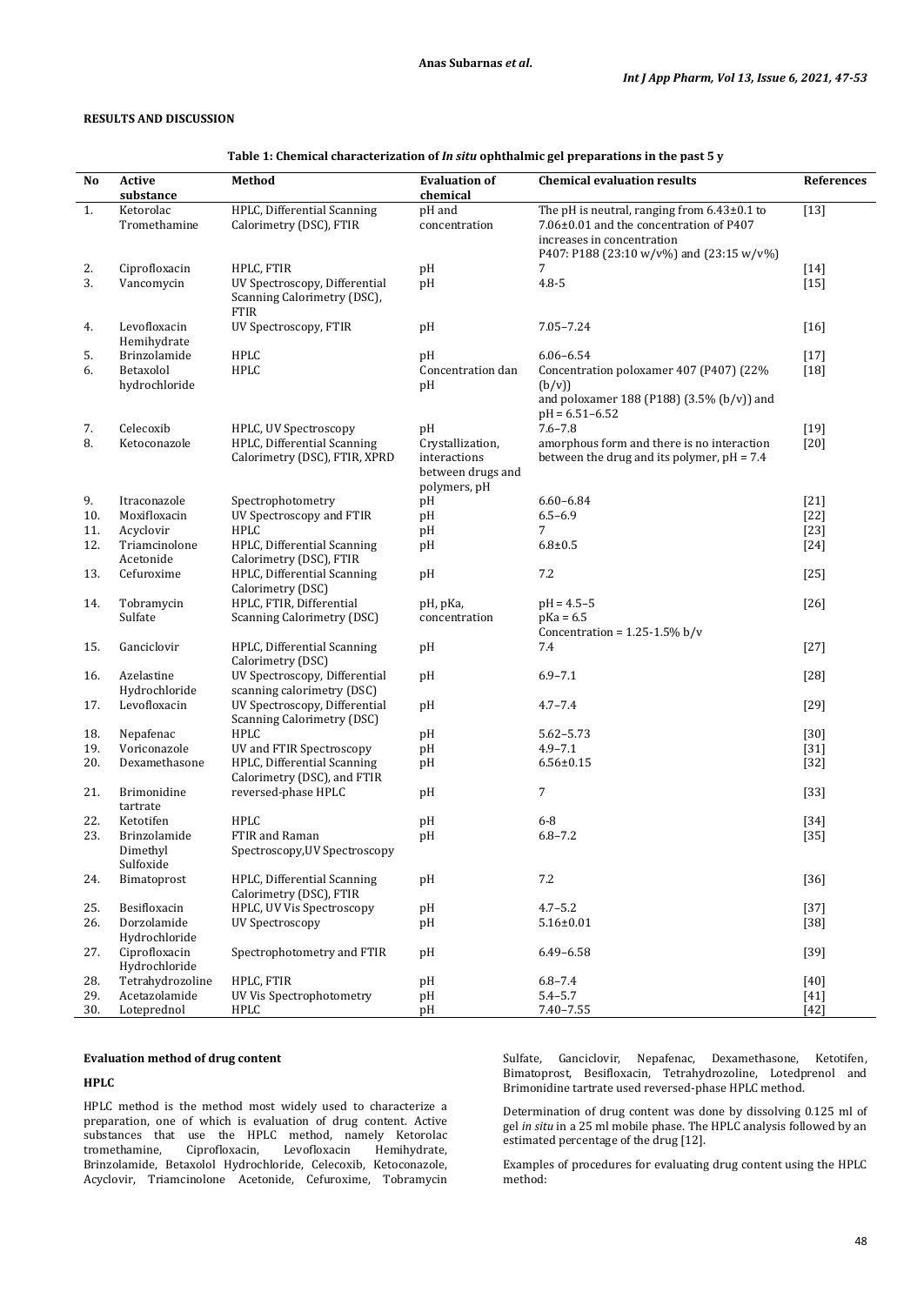### **Brinzolamide**

A total of 1 ml of the formulation was dissolved in 100 ml phosphate buffer (pH = 7.4) before using HPLC to determine drug concentration. BLZ concentrations determined by HPLC. Separation carried out at 30 °C using a reverse phase C18 column (5 μm, 4.6 × 250 mm). The mobile phase consist of methanol and water (60:40, v/v). The detection wavelength was 257 nm, and a flow rate of 1.0 ml/min was used.

#### **Ganciclovir**

High performance liquid chromatography system (Waters 600 pumps, Waters, Milford, MA), equipped with fluorescence detectors (HP1100, Hewlett Packard, Waldbronn, Germany) and reverse phase C8 columns (4 mm, 250 mm 4.6 mm, Phenomenex, Torrance, CA) was used for analysis. The detector used at 16 pmt, at excitation and emission wavelengths of 265 and 380 nm, respectively. The mobile phase consists of a mixture of 15 mmol phosphate buffer (pH 2.5) and acetonitrile 2.5% pumped at a flow rate of 1 ml/min.

## **Nepafenac**

Photodiode Array Detector use to measure nepafenac in formulation, release, permeation, and tissue retention studies. Kinetex C18 reverse phase HPLC column (5 mm particles, 150 mm 4.6 mm) used for nepafenac analysis. The mobile phase consists of 40:60 acetonitrile: water; the flow rate is set at 1 ml/min. The absorbance wavelength is set at 254 nm, with an injection volume of 10 ml.

### **Brimonidin tartrate**

The reverse phase HPLC method was developed and validated for brimonidine tartrate analysis. HPLC (Shimadzu LC-20 AD) equipped with a photodiode array detector (PDA), rheodyne injector with a 20 µl loop and C18 column (chromasil, 250 mm × 4.6 mm, 5μm particle size) were used. Optimized separation was achieved using a mobile phase consisting of a buffer of citric acid monohydrate pH 3, methanol and water (30:20:50) at 1.0 ml/min and the flow rate was detected at 246 nm.

## **UV-VIS spectrophotometry**

The method used in the evaluation of drug content that is most widely used after HPLC is UV-Vis Spectrophotometry. In this review the active substance uses the UV-Vis Spectrophotometry method is Vancomycin, Levofloxacin Hemihydrate, Itraconazole, Moxifloxacin, Azelastine HCl, Levofloxacin, Voriconazole, Brinzolamide Dimethyl Sulfoxide, Dorzolamide Hydrochloride, Ciprofloxacin Hydrochloride, and Acetazolamide.

Examples of procedures for evaluating drug content with the UV-Vis Spectrophotometry method:

#### **Levofloxacin**

Spectrophotometric method (Variant Cary 60) developed using pure water as a solvent system. For the formulation test analysis, an accurate amount of weighing *in situ* gel solution (1 ml) is equivalent to 15 mg of levofloxacin transferred into a 100 ml volumetric flask, and the volume adjusted to pure water. The prepared sample solution is dilute by transferring 3 ml of the solution in a 100 ml volumetric flask, and the volume was adjusted using purified water. The drug content of the prepared sample solution measured by a UV spectrophotometer at 289 nm. The method validated for linearity, precision, specificity, and resistance testing.

## **Azelastine HCl**

For drug content, the weighed amount (100 mg) of Azelastine HCl loaded with ocular polymer *in situ* gel formulations was diluted using 5 ml of methanol. The dispersion produced by vortex uses Vortex shaker (Hicon®, New Delhi, India) and shaken for 10 min.

## **Besifloxacin**

The drug content determined by diluting 1 ml of the inifloxacin *in situ* gel formulation with 10 ml with the newly simulated tear fluid having a pH of 7.4. BSF concentrations were determined use to UV-

Visible spectrophotometer at 290 nm (Shimadzu 1700, Japan) using simulated tear fluid as a blank.

## **Evaluation method of drug-polymer interactions**

### **FT/IR**

FTIR method is the method most widely used to characterize a preparation, one of which is evaluation of drug-polymer interactions. Active substances that use the FTIR method is Ketorolac tromethamine, Ciprofloxacin, Vancomycin, Levofloxacin Hemihydrate, Ketoconazole, Moxifloxacin, Triamcinolone Acetonide, Tobramycin Sulfate, Voriconazole, Dexamethasone, Brinzolamide Dimethyl Sulfoxide, Bimatoprost, Ciprofloxacin Hydrochloride, Tetrahydrozoline.

Examples of procedures for evaluating drug-polymer interactions with the FTIR method:

#### **Ciprofoloxacin**

Fourier transforms infrared spectroscopy the chemical structure of a blank and loaded poly CIP (NIPAAM-MAA-VP) was studied by Fourier infrared spectroscopy (FTIR) transformation. FTIR spectra were obtained at 4 cm 1 resolution with a minimum scan of 256 per spectrum. All measurements carried out at room temperature. The spectrum of water, CO2 and KBr were reduced from the spectrum of the sample and the procedure is carried out under nitrogen gas to prevent interference with humidity.

### **Tetrahydrozoline**

ATR FT-IR Spectrometry used to examine the spectrum of polymers, drugs, and formulations of blanks and ideal drugs, to show that the substances are compatible with each other. The spectrum analyzed at spectral resolution of 4 cm-1 in the frequency range of 4,000-400 cm-1 using the ATR-FTIR Spectrometer (Perkin Elmer, Spectrum 100 FT-IR Spectrometer). The peak position was determined using Perkin Elmer Spectrum Version 6.0.2 Software.

#### **Differential scanning calorimetry (DSC)**

The method used in the evaluation of drug-polymer interactions that is widely used is Differential Scanning Calorimetry (DSC). In this review the active substances using the Differential Scanning Calorimetry (DSC) method is Ketorolac Tromethamine, Vancomycin, Ketoconazole, Triamcinolone Acetonide, Cefuroxime, Tobramycin Sulfate, Ganciclovir, Azelastine Hydrochloride, Levofloxacin, Dexamethasone, Bimatoprost.

Examples of procedures for evaluating drug-polymer interactions with the DSC method:

#### **Ketorolac tromethamine**

The DSC study conducted at Mettler Toledo DSC 822e0, Switzerland. Medicines, polymers (P407 and P188) as well as their physical mixture (PM) with KT were weight separately in an aluminum pan, covered with an aluminum lid and tightly sealed using a pan press (Thermal Science, USA). Once on the calorimeter, the temperature of the pan gradually rises from 25 °C to 300 °C at a speed of 10 °C/min. Nitrogen is clean at a flow rate of 45 ml/min.

#### **Triamcinolone acetonide**

Differential scanning calorimeters (DSC 25, TA instruments, New Castle, DE, USA) are used to observe the fusion and recrystallization behavior of drugs with excipients. Samples for DSC analyze include TA and the physical mixture of the lipid phase (in the same ratio as for the formulation) were melted and compacted. Estimate. 5 mg of sample, each sealed in an aluminum pan, placed on the sample platform. Reference pan, aluminum pan sealed empty, placed on the reference platform. The pan is heat from 25 to 32 °C at a rate of 20 °C/min under a nitrogen purifier (20 ml/min).

#### **Levofloxacin**

The thermal behavior of levofloxacin, physical mixture of levofloxacin and polymers and lyophilized preparations studied by differential scanning calorimetry (DSC) using Perkin Elmer 7 DSC (Waltham, MA). Samples were analyze by scanning at 4-40 °C at a rate of 5 °C/min in a nitrogen gas environment (20 ml/min).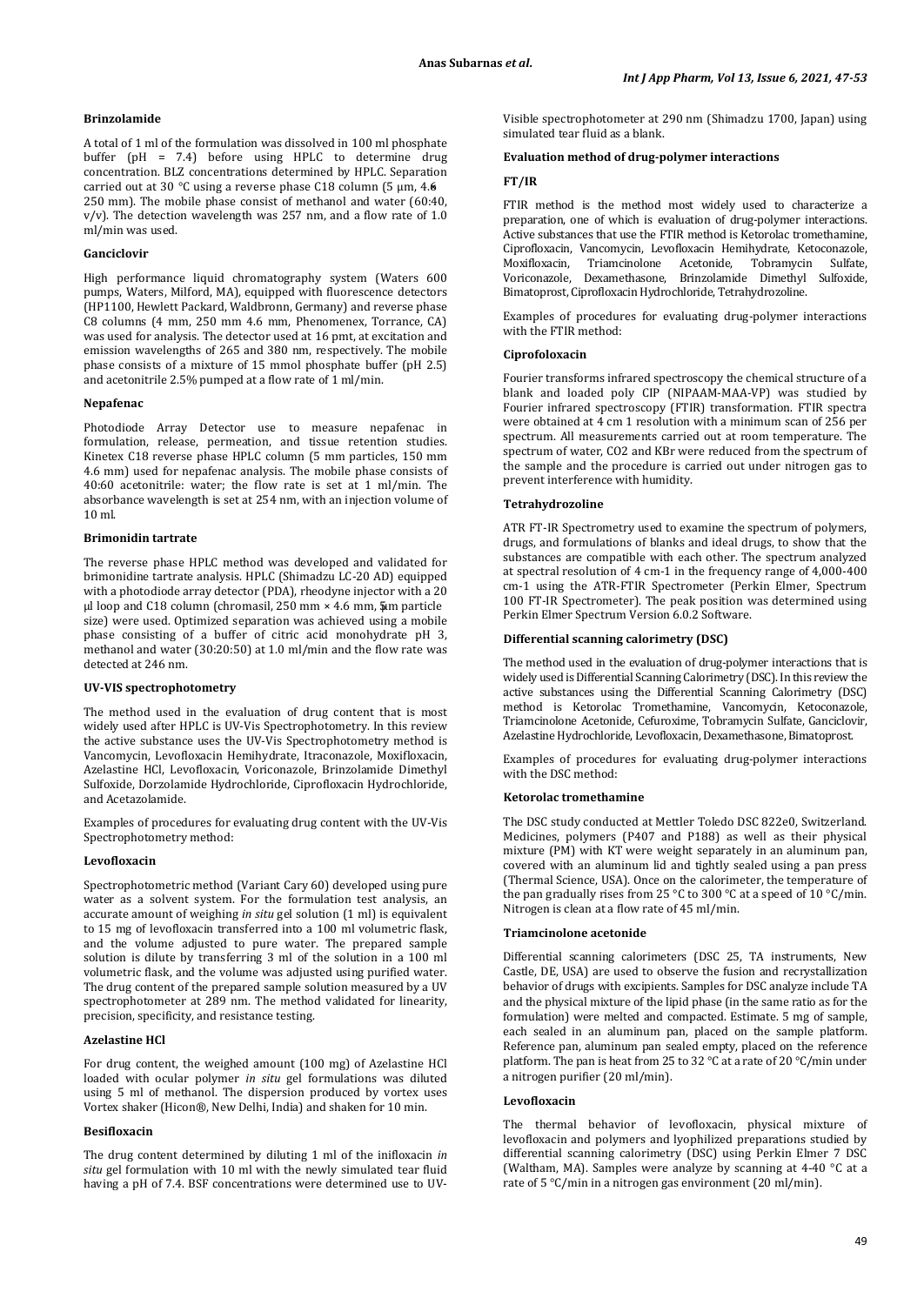## **XPRD**

The XPRD method used in the ketoconazole formulation. The crystalline state of the NPs of the prepared drug compared to that of the pure ketoconazole powder was studied using XRPD (D/max 2500; Rigaku, Tokyo, Japan). The diffraction patterns of the samples recorded at a scan speed of 0.5000 degree/min.

#### **pH determination method**

The method of checking pH with a device called a pH meter. Each formulation examined by dispersing 2.5 g of the formulation in 25 ml of pure water. The pH meter must calibrated before use with buffer solutions at pH 4 and 7 [13].

However, the discussion this time explains more about the pH of a preparation. Because every piece of literature is list, all the formulations characterize the pH of the preparation.

Chemical characteristics of some active substances *in situ* gel ophthalmic preparations over the past 5 y:

#### **Ketorolac tromethamine**

The resulting preparations are clear and transparent both in a liquid and gel state. Concentration of P407 increased concentration of P407: P188 (23:10 w/v %) and (23:15 w/v %) the pH of the P407/P188 *n situ* gel formulation was measured using a precalibrated pH-meter. All formulations found to have a neutral pH, ranging from 6.43±0.1 to 7.06±0.011 [13].

#### **Ciprofloxacin**

Ciprofloxacin (NIPAAm-MAA-VP) poly nanoformulation used as an eye delivery system represents both temperature and gelation properties that are triggered by *in situ* pH. PNIPAAm (thermosensitive polymer) combined with MAA (pH-sensitive polymer) was used as a gelling agent. The formulation developed is a clear solution, which converted into a gel at temperatures above  $36^{\circ}$ C and pH 7 [14].

#### **Vancomycin**

The pH of the *in situ* gel forming system ranges from 4.8 to 5.1 for all formulations, which are suitable for ophthalmic applications [15].

### **Levofloxacin hemihydrate**

Gellan-based processed compositions prepared *in situ* ophthalmic solution forming levofloxacin gel. All formulations designed found to have test, pH, and osmolality in an acceptable range. For the pH test it produces a range of 7.5-7.24 which is within the acceptable range [16].

#### **Brinzolamide**

For each batch formulated, the pH value was measured using a pH meter that was previously calibrated using a standard buffer of pH = 4.0 and pH = 7.0 according to established procedures. The pH value of solution *in situ* gel found to range between 6.06 and 6.54 for all formulations [17].

## **Betaxolol hydrochloride**

Concentration formulations of P407 and P188 are set to 22% (w/v) and 3.5%. Formulations containing 22%  $(w/v)$  P407 and 3.5% (w/v) P188 meet the requirements. The pH value of the gel solution *in situ* was found to be between 6.51-6.52 for all formulations [18].

### **Celecoxib**

Initial pH values for Celecoxib formulations were in the range of 7.6- 7.8. After 6 mo, there was little or no change in the pH value of the formulations stored at 30 °C and 35 °C, because their pH values maintained in the range 6.8-7.8 at 30 °C and 6.4-7.8 at 35 °C. This pH value was still in the range pH that easily tolerated by natural buffering of the eye system without irritation or discomfort [19].

#### **Ketoconazole**

No peak drug characteristics observed in the formulations that contained NP PLGA drugs, which is evidence that there were no crystalline medicinal ingredients in optimized drug formulations. This is an indication of changes in drug crystallinity and homogeneous drug dispersion in the PLGA matrix. The results of ketoconazole crystallization are amorphous and there is no interaction between the drug and its polymer and pH 7.4 for all formulations [20].

## **Itraconazole**

The pH of all formulations before gelation that found towards acidic side  $(2.8\pm0.50-3.20\pm0.40)$  and after gelation, it shifted to  $6.60\pm0.15-$ 6.84±0.34. This explains the ability of the sol-to-gel transition in eye instilation. In addition, formulations with a pH range of 6.8-7.4 considered safe and acceptable for ocular delivery [21].

### **Moxifloxacin**

Gel formed *in situ* shows the release of the drug with a pH free time for more than 10 h due to the presence of nanoparticles containing moxifloxacin. pH is between 6.5-6.9 for all Moxifloxacin formulations [22].

## **Acyclovir**

*In situ* gel matrix formulations based on KC and HPMC were carried out in 500 ml of simulated tears prepared at pH 7.0 using the dialysis method [23].

#### **Triamcinolone acetonide**

The pH of the Triamcinolone formulation is 6.8±0.5, which is close to the pH of the lacrimal liquid. Therefore, Triamnicolone with 0.3% (F13) of gellan gum was considered optimal and used for further learning [24].

#### **Cefuroxime**

A weighted PF127 (14% w/v) was added to E1 to obtain M-TNH. SLN-based nanocomposite thermosensitive (S-TNH) hydrogels were prepared as follows: SLN made from E2 by the method reported above; after precipitation, a weighted amount of PF127 (20% w/v) added to the SLN aqueous dispersion to obtain S-NTH. In both cases, 7.2 was the pH produced [25].

## **Tobramycin sulfate**

The level of chitosan protonation basically depends on pH, because it is a weak polycationic polymer with pKa 6.5. The pH of the TPP 5.0 solution and the chitosan solution between 4.5 and 5.0 with an increase in chitosan concentration from 0.5 to 1.5% w/v [26].

### **Ganciclovir**

pH of the preparation = 7.4 on the ganciclovir preparation produced [27].

#### **Azelastine HCl**

The pH of Azelastine Hydrochloride the previous formulations gelated more towards the acid side (3.20±0.60 to 3.80±0.30) and after the gelation shifted to 6.90±0.11 to 7.1±0.54. Explain that the ability of the sol to transition gel in ocular gradually. In addition, formulations in the pH range of 6.8 to 7.4 considered safe and acceptable for eye delivery [28].

#### **Levofloxacin**

The selected gel *in situ* prepared turns out to be clear and light yellow in color. The formulation remains in a liquid state at pH 4.7 but is immediately convert into a gel at pH 7.4, when applied to the eye [29].

### **Nepafenac**

The pH of the nepafenac formulation is 5.73, 5.62, 5.63, respectively. pH is still safe and can accepted by the eyes [30].

#### **Voriconazole**

The Voriconazole *in situ* gel formulation formulation characterized, which showed a pH of 4.9-7.1 that was still eligible [31].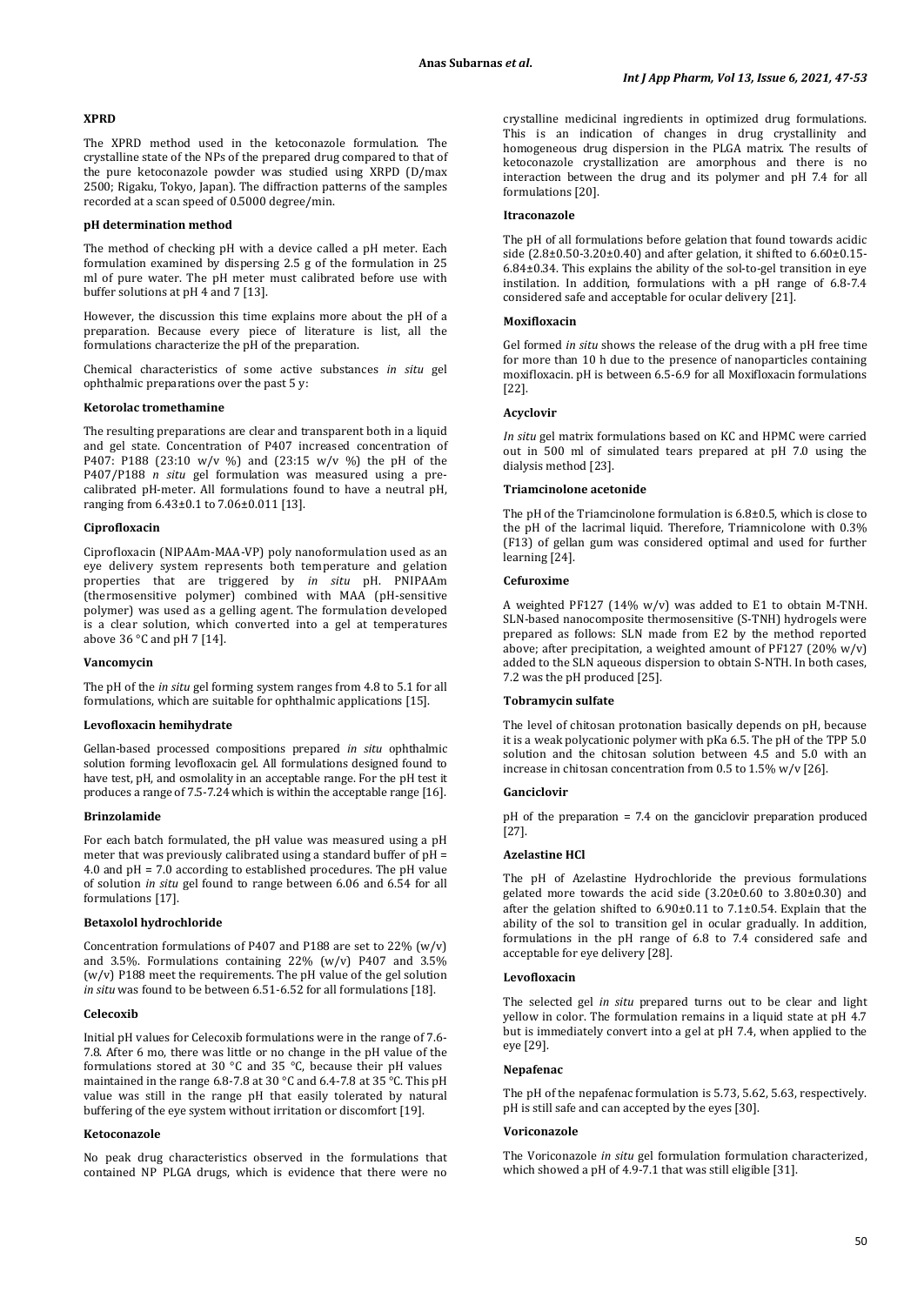#### **Dexamethasone**

The Voriconazole *in situ* formulation gel formulation was characterized, which showed a pH of  $6.56 \pm 0.15$  which was still eligible [32].

## **Brimonidine tartrate**

All formulations found to be transparent above pH 7 (physiological conditions). The pH of the formulation adjusted to 4.0±0.1 with the addition of a 0.5 M sodium hydroxide solution. The pH of the therapeutic agent applied to the eye can vary from 3.5 to 8.527. The capacity of gel formation observed in tear fluid. Gel capacity indicates that the formulation will get the gel under physiological conditions [33].

## **Ketotifen**

The pH of the formulation is between 6.0 and 8.0 which indicates the Ketotifen formulation meets the requirements [34].

#### **Brinzolamide dimethyl sulfoxide**

In the aqueous phase, thromethamine (Tris buffer) add to pure water and the pH is adjusted between 6.8 and 7.2 using 1 M orthophosphoric acid using an Orion Star A211 pH meter, India [35].

#### **Bimatoprost**

The pH of the Bimatoprost formulation is 7.2 which indicates the Bimatoprost formulation meets the requirements [36].

#### **Besifloxacin**

Besifloxacin formulations is liquid at room temperature with a pH range of 4.7-5.2 and were converted to a gel phase at pH 7.4, that is, tears with isotonic for physiological (tear) tears [37].

### **Dorzolamide hydrochloride**

The Dorzolamide HCl formulation has a pH value of 5.16±0.01. pH is an important parameter in the reception and tolerance of the formulation by the eye. The tear pH is around 7.4 with a buffering capacity that tolerates a pH of around 4-8. pH values outside this range, due to stimulate flashing and tearing, reduce the bioavailability of the drug. In this study, all formulations were prepared using phosphate buffer pH 5.8 as a solvent. It should noted that DRZ has a pH of 4-6 that is the highest stability [38].

### **Ciprofloxacin hydrochloride**

The pH of the gel solution *in situ* found to be around 6.49-6.58 for all formulations. The IG3 formulation has a pH of 6.53 which is an acceptable range for eye preparation [39].

#### **Tetrahydrozoline**

The pH of the Tetrahydrozoline formulation produces a range 6.87 to 7.4. After 3 mo, the stability of the gel *in situ* was re-evaluated resulting in successive pH of 6.76; 6.98; 7.1 [40].

### **Acetazolamide**

The pH value of the prepared AZA NE is in the range of 5.4 to 5.7. Therefore, it is sufficient for their application to the eye because the NE prepared is not buffer and can adjusted to physiological values with tears. The value obtained is also able to maintain the stability of the drug, because AZA is very unstable at the base pH value and has a pH value of 4-5 at maximum stability [41].

#### **Loteprednol**

The ophthalmic dosage form must be clear enough and the pH must be close to the pH of the tear. All NE-ISG (NE-ISG1-NEISG5) formulations are clear and transparent with pH in the range 7.40- 7.55 that meets the standards and is safe [42].

#### **pH of** *In situ* **ophthalmic gel preparations**

One of the most significant parameters is the pH of the ocular formulation. Eye pH must be maintained at normal levels (4-8), because a change from acidic to alkaline pH can cause eye injury [43,

44]. Thus, the ocular formulation that has just been prepared should not change the neutral ocular pH [45]. The pH recorded from the gel *in situ* meets requirements can be assumed that the gel *in situ* will not cause irritation and immediate tear fluid production [46].

Tears have an average pH of 7.4 and do not have a strong buffering system. Therefore, the pH of the eye drops given will determine the eye's current pH. If the eye drops are acidic, they can cause the formation of insoluble complexes from denatured proteins. Strong alkaline eye drops will also damage the eye cell membrane integrity. Therefore, the ideal eye drug must have a pH between 6.8 and 7.4 [47].

However, pH values from 3.5 to 8.5 can be tolerated if they are not made or only very little buffered because in this case the buffer capacity of the tears is able to adjust the pH physiologically to the administrative level [48, 49].

pH affects the solubility and stability of the drug in an ophthalmic formulation. It must be such that the formulation will remain stable at that pH. The pH of the *in situ* gel system prepared after addition of all ingredients will measure using a pH meter [50].

## **CONCLUSION**

*In situ* ophthalmic gel is a gel preparation that is initially in the form of ophthalmic solution that dripped into the eye and then the solution turns into a gel after contact with the surface of the eve. Evaluation methods in making *in situ* gel are drug content evaluations using HPLC and UV-Vis Spectroscopy methods. Then the method of evaluating drug-polymer interactions such as FTIR, DSC, and XPRD. The results of testing the pH of the preparations in this literature are still relatively safe and meet the ideal pH standard of eye fluid, 4-8. However, in general formulas the average dosage of normal dosage is 7.4 as in accordance with the pH of the tear fluid.

#### **FUNDING**

Nil

#### **AUTHORS CONTRIBUTIONS**

All authors have contributed equally.

## **CONFLICTS OF INTERESTS**

Declared none

## **REFERENCES**

- 1. Nanjawade BK, Manvi FV, Manjappa AS. In situ-forming hydrogels for sustained ophthalmic drug delivery. J Controlled<br>Release. 2007;122(2):119-34. doi: 10.1016/j.jconrel. [10.1016/j.jconrel.](https://doi.org/10.1016/j.jconrel.2007.07.009) [2007.07.009,](https://doi.org/10.1016/j.jconrel.2007.07.009) PMI[D 17719120.](https://www.ncbi.nlm.nih.gov/pubmed/17719120)
- Ludwig A. The use of mucoadhesive polymers in ocular drug delivery. Adv Drug Delivery Rev. 2005;57(11):1595-639. doi: [10.1016/j.addr.2005.07.005,](https://doi.org/10.1016/j.addr.2005.07.005) PMI[D 16198021.](https://www.ncbi.nlm.nih.gov/pubmed/16198021)
- 3. Cholkar K, Patel SP, Vadlapudi AD, Mitra AK. Novel strategies for anterior segment ocular drug delivery. J Ocul Pharmacol Ther. 2013;29(2):106-23. doi: [10.1089/jop.2012.0200,](https://doi.org/10.1089/jop.2012.0200) PMID [23215539.](https://www.ncbi.nlm.nih.gov/pubmed/23215539)
- 4. Kumar K, Dhawan N, Sharma H, Vaidya S, Vaidya B. Bioadhesive polymers: novel tool for drug delivery. Artif Cells Nanomed Biotechnol. 2014;42(4):274-83. doi: [10.3109/21691401.2013.815194,](https://doi.org/10.3109/21691401.2013.815194) PMI[D 23859698.](https://www.ncbi.nlm.nih.gov/pubmed/23859698)
- 5. Sathali AH, Mohanambal E, Arun K. Formulation and evaluation of pH triggered *in situ* gelling system of levofloxacin. Indian J Pharm Educ Res. 2011;45:58-64.
- 6. Nagalakshmi S, Seshank RR, Shanmuganathan S. Formulation and evaluation of stimuli sensitive pH triggered in-situ gelling system of fluconazole in ocular drug delivery. Int J Pharm Sci Res. 2014;5:1339-44.
- 7. Nanjawade BK, Manjappa AS, Murthy RS, Pol YD. A novel pH triggered *in situ* gel for sustained ophthalmic delivery of ketorolac. Asian J Pharm Sci. 2009;4:189-99.
- 8. Matanovic MR, Kristl J, Grabnar PA. Thermoresponsive polymers: insights into decisive hydrogel characteristics, promising biomedical applications. Int J Pharm. 2014;472(1-2):262-75. doi: [10.1016/j.ijpharm.2014.06.029,](https://doi.org/10.1016/j.ijpharm.2014.06.029) PMI[D 24950367.](https://www.ncbi.nlm.nih.gov/pubmed/24950367)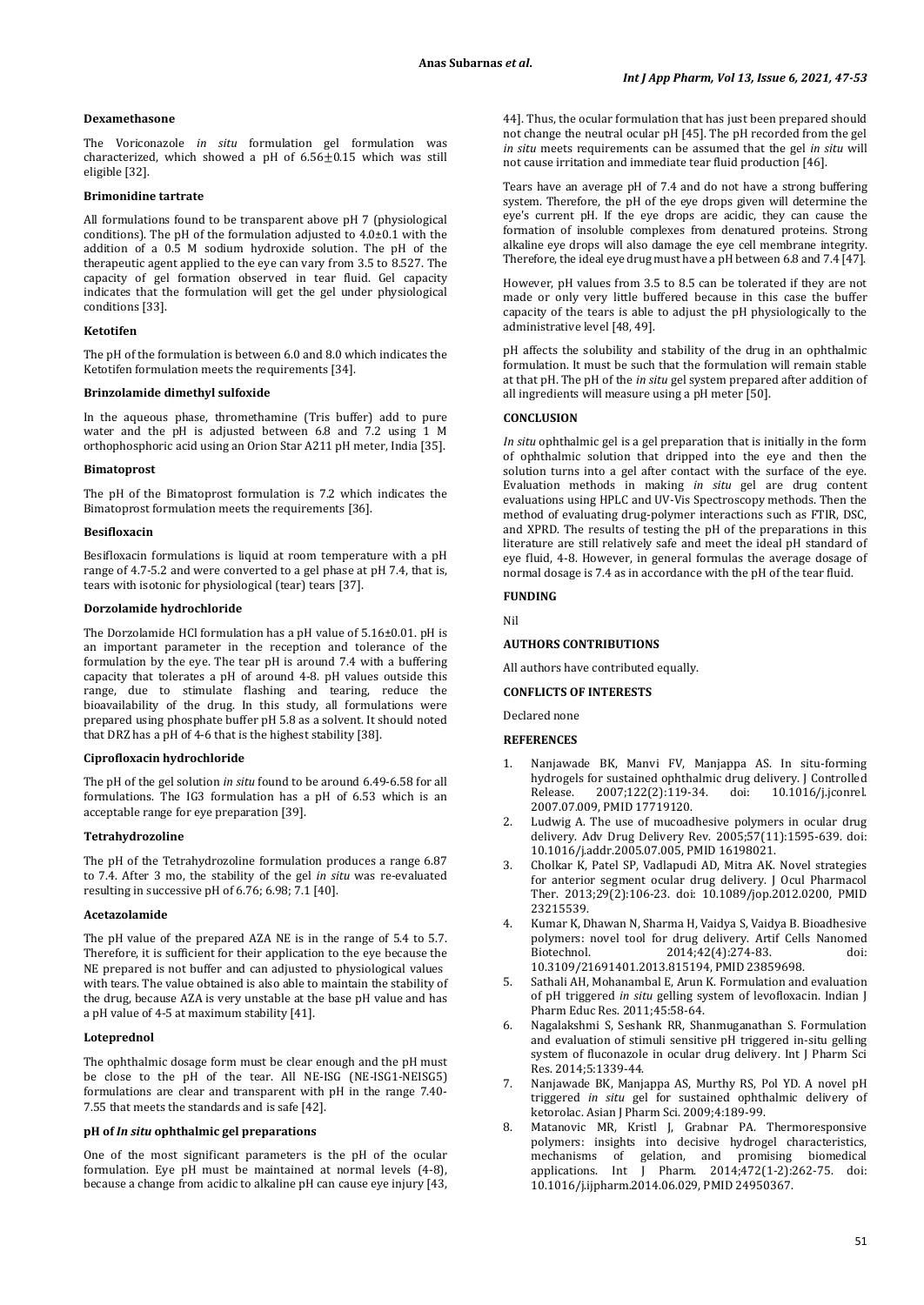- 9. Singh NK, Lee DS. *In situ* gelling pH- and temperature-sensitive biodegradable block copolymer hydrogels for drug delivery. J<br>Controlled Release. 2014;193:214-27. doi: 10.1016/ Release. 2014;193:214-27. doi: [j.jconrel.2014.04.056,](https://doi.org/10.1016/j.jconrel.2014.04.056) PMI[D 24815421.](https://www.ncbi.nlm.nih.gov/pubmed/24815421)
- 10. Patel A, Cholkar K, Agrahari V, Mitra AK. Ocular drug delivery systems: an overview. World J Pharmacol. 2013;2(2):47-64. doi[: 10.5497/wjp.v2.i2.47,](https://doi.org/10.5497/wjp.v2.i2.47) PMI[D 25590022.](https://www.ncbi.nlm.nih.gov/pubmed/25590022)
- 11. Lajri G, Ravindranath S. Ophthalmic pH sensitive in-situ gel: a review. J Drug Delivery Ther. 2019;9:682-9.
- 12. Mandal S, Thimmasetty MK, Prabhushankar G, Geetha M. Formulation and evaluation of an *in situ* gel-forming ophthalmic formulation of moxifloxacin hydrochloride. Int J Pharm Investig. 2012;2(2):78-82. doi: [10.4103/2230-](https://doi.org/10.4103/2230-973X.100042) [973X.100042,](https://doi.org/10.4103/2230-973X.100042) PMI[D 23119236.](https://www.ncbi.nlm.nih.gov/pubmed/23119236)
- 13. MA Fathalla Z, Vangala A, Longman M, Khaled KA, Hussein AK, El-Garhy OH, Alany RG. Poloxamer-based thermoresponsive ketorolac tromethamine *in situ* gel preparations: design, characterisation, toxicity and transcorneal permeation studies.<br>Fur I Pharm Biopharm 2017:114:119-34 doi: Eur J Pharm Biopharm. 2017:114:119-34. [10.1016/j.ejpb.2017.01.008,](https://doi.org/10.1016/j.ejpb.2017.01.008) PMI[D 28126392.](https://www.ncbi.nlm.nih.gov/pubmed/28126392)
- 14. Davaran S, Lotfipour F, Sedghipour N, Sedghipour MR, Alimohammadi S, Salehi R. Preparation and *in vivo* evaluation of *in situ* gel system as dual thermo-/pH-responsive nanocarriers for sustained ocular drug delivery. J<br>Microencapsul. 2015;32(5):511-9. doi: 10.3109/ Microencapsul. 2015;32(5):511-9. doi: [10.3109/](https://doi.org/10.3109/02652048.2015.1065915) [02652048.2015.1065915,](https://doi.org/10.3109/02652048.2015.1065915) PMI[D 26190215.](https://www.ncbi.nlm.nih.gov/pubmed/26190215)
- 15. Allam A, El-Mokhtar MA, Elsabahy M. Vancomycin-loaded niosomes integrated within pH-sensitive in-situ forming gel for treatment of ocular infections while minimizing drug irritation.<br>
I Pharm Pharmacol 2019:71(8):1209-21 doi: 2019;71(8):1209-21. [10.1111/jphp.13106,](https://doi.org/10.1111/jphp.13106) PMI[D 31124593.](https://www.ncbi.nlm.nih.gov/pubmed/31124593)
- 16. Bhalerao H, Koteshwara KB, Chandran S. Levofloxacin hemihydrate *in situ* Gelling ophthalmic Solution: formulation Optimization and *in vitro* and *in vivo* Evaluation. AAPS PharmSciTech. 2019;20(7):272. doi: [10.1208/s12249-019-](https://doi.org/10.1208/s12249-019-1489-6) [1489-6,](https://doi.org/10.1208/s12249-019-1489-6) PMI[D 31372767.](https://www.ncbi.nlm.nih.gov/pubmed/31372767)
- 17. Sun J, Zhou Z. A novel ocular delivery of brinzolamide based on gellan gum: *in vitro* and *in vivo* evaluation. Drug Des Devel Ther. 2018;12:383-9. doi: [10.2147/DDDT.S153405,](https://doi.org/10.2147/DDDT.S153405) PMID [29503531.](https://www.ncbi.nlm.nih.gov/pubmed/29503531)
- 18. Huang W, Zhang N, Hua H, Liu T, Tang Y, Fu L, Yang Y, Ma X, Zhao Y. Preparation, pharmacokinetics and pharmacodynamics of ophthalmic thermosensitive *in situ* hydrogel of betaxolol hydrochloride. Biomed Pharmacother. 2016;83:107-13. doi: [10.1016/j.biopha.2016.06.024,](https://doi.org/10.1016/j.biopha.2016.06.024) PMI[D 27470557.](https://www.ncbi.nlm.nih.gov/pubmed/27470557)
- 19. Ibrahim MM, Abd-Elgawad AH, Soliman OAE, Jablonski MM. Stability and ocular pharmacokinetics of celecoxib-loaded nanoparticles topical ophthalmic formulations. J Pharm Sci. 2016;105(12):3691-701. doi: [10.1016/j.xphs.2016.09.019,](https://doi.org/10.1016/j.xphs.2016.09.019)  PMI[D 27789031.](https://www.ncbi.nlm.nih.gov/pubmed/27789031)
- 20. Ahmed TA, Aljaeid BM. A potential *in situ* gel formulation loaded with novel fabricated poly(Lactide-co-glycolide) nanoparticles for enhancing and sustaining the ophthalmic delivery of ketoconazole. Int J Nanomed. 2017;12:1863-75. doi: [10.2147/IJN.S131850,](https://doi.org/10.2147/IJN.S131850) PMI[D 28331311.](https://www.ncbi.nlm.nih.gov/pubmed/28331311)
- 21. Jaiswal M, Kumar M, Pathak K. Zero order delivery of itraconazole via polymeric micelles incorporated *in situ* ocular gel for the management of fungal keratitis. Colloids Surf B Biointerfaces. 2015;130:23-30. doi: [10.1016/j.colsurfb.2015.03.059,](https://doi.org/10.1016/j.colsurfb.2015.03.059) PMI[D 25889081.](https://www.ncbi.nlm.nih.gov/pubmed/25889081)
- 22. Kesarla R, Tank T, Vora PA, Shah T, Parmar S, Omri A. Preparation and evaluation of nanoparticles loaded ophthalmic *in situ* gel. Drug Delivery. 2016;23(7):2363-70. doi: [10.3109/10717544.2014.987333,](https://doi.org/10.3109/10717544.2014.987333) PMI[D 25579467.](https://www.ncbi.nlm.nih.gov/pubmed/25579467)
- 23. Li P, Wang S, Chen H, Zhang S, Yu S, Li Y, Cui M, Pan W, Yang X. A novel ion-activated *in situ* gelling ophthalmic delivery system based on κ-carrageenan for acyclovir. Drug Dev Ind Pharm. 2018;44(5):829-36. doi: [10.1080/03639045.2017.1414232,](https://doi.org/10.1080/03639045.2017.1414232)  PMI[D 29212376.](https://www.ncbi.nlm.nih.gov/pubmed/29212376)
- 24. Tatke A, Dudhipala N, Janga KY, Balguri SP, Avula B, Jablonski MM. *In situ* gel of triamcinolone acetonide-loaded solid lipid nanoparticles for improved topical ocular delivery: Tear kinetics and ocular disposition studies. Nanomaterials. 2019;9:1-17.
- 25. Sapino S, Peira E, Chirio D, Chindamo G, Guglielmo S, Oliaro-Bosso S, Barbero R, Vercelli C, Re G, Brunella V, Riedo C, Fea AM, Gallarate M. Thermosensitive nanocomposite hydrogels for intravitreal delivery of cefuroxime. Nanomaterials (Basel). 2019;9(10). doi[: 10.3390/nano9101461,](https://doi.org/10.3390/nano9101461) PMI[D 31618969.](https://www.ncbi.nlm.nih.gov/pubmed/31618969)
- 26. Khan S, Warade S, Singhavi DJ. Improvement in ocular bioavailability and prolonged delivery of tobramycin sulfate following topical ophthalmic administration of drug-loaded mucoadhesive microparticles incorporated in thermosensitive *in situ* gel. J Ocul Pharmacol Ther. 2018;34(3):287-97. doi: [10.1089/jop.2017.0079,](https://doi.org/10.1089/jop.2017.0079) PMI[D 29211593.](https://www.ncbi.nlm.nih.gov/pubmed/29211593)
- 27. Yang X, Shah SJ, Wang Z, Agrahari V, Pal D, Mitra AK. Nanoparticle-based topical ophthalmic formulation for sustained release of stereoisomeric dipeptide prodrugs of<br>ganciclovir Drug Delivery 2016;23(7):2399-409 doi: ganciclovir. Drug Delivery. 2016;23(7):2399-409. [10.3109/10717544.2014.996833,](https://doi.org/10.3109/10717544.2014.996833) PMI[D 25564964.](https://www.ncbi.nlm.nih.gov/pubmed/25564964)
- 28. Devi S, Saini V, Kumar M, Bhatt S, Gupta S, Deep A. A novel approach of drug localization through development of polymeric micellar system containing azelastine HCl for ocular delivery. Pharm Manotechnol. 2019:7(4):314-27. doi: delivery. Pharm Nanotechnol. 2019;7(4):314-27. [10.2174/2211738507666190726162000,](https://doi.org/10.2174/2211738507666190726162000) PMI[D 31362666.](https://www.ncbi.nlm.nih.gov/pubmed/31362666)
- 29. Jain P, Jaiswal CP, Mirza MA, Anwer MK, Iqbal Z. Preparation of levofloxacin loaded *in situ* gel for sustained ocular delivery: *in vitro* and ex vivo evaluations. Drug Dev Ind Pharm. 2020;46(1):50-6. doi: [10.1080/03639045.2019.1698598,](https://doi.org/10.1080/03639045.2019.1698598)  PMI[D 31818154.](https://www.ncbi.nlm.nih.gov/pubmed/31818154)
- 30. Shelley H, Rodriguez Galarza RM, Duran SH, Abarca EM, Babu RJ. *In situ* gel formulation for enhanced ocular delivery of nepafenac. J Pharm Sci. 2018;107(12):3089-97. doi: [10.1016/j.xphs.2018.08.013,](https://doi.org/10.1016/j.xphs.2018.08.013) PMI[D 30170009.](https://www.ncbi.nlm.nih.gov/pubmed/30170009)
- 31. Pandurangan DK, Bodagala P, Palanirajan VK, Govindaraj S. Formulation and evaluation of voriconazole ophthalmic solid lipid nanoparticles *in situ* gel. Int J Pharm Investig. 2016;6(1):56-256-62. doi: [10.4103/2230-973X.176488,](https://doi.org/10.4103/2230-973X.176488) PMID [27014620.](https://www.ncbi.nlm.nih.gov/pubmed/27014620)
- 32. Wen Y, Ban J, Mo Z, Zhang Y, An P, Liu L, Xie Q, Du Y, Xie B, Zhan X, Tan L, Chen Y, Lu ZYi feng wen, *et al*. A potential nanoparticleloaded *in situ* gel for enhanced and sustained ophthalmic delivery of dexamethasone. Nanotechnology. 2018;29(42[\):425101:4](http://www.ncbi.nlm.nih.gov/pubmed/30074486)25101. doi[: 10.1088/1361-6528/aad7da.](https://doi.org/10.1088/1361-6528/aad7da)
- 33. Barse RK, Tagalpallewar AA, Kokare CR, Sharma JP, Sharma PK. Formulation and ex vivo–*in vivo* evaluation of pH-triggered brimonidine tartrate *in situ* gel for the glaucoma treatment using application of 32 factorial design. Drug Dev Ind Pharm. 2018;44(5):800-7. doi: [10.1080/03639045.2017.1414229,](https://doi.org/10.1080/03639045.2017.1414229)  PMI[D 29228819.](https://www.ncbi.nlm.nih.gov/pubmed/29228819)
- 34. Zhu L, Ao J, Li P. A novel *in situ* gel base of deacetylase gellan gum for sustained ophthalmic drug delivery of ketotifen: *in vitro* and *in vivo* evaluation. Drug Des Dev Ther. 2015;9:3943-9. doi[: 10.2147/DDDT.S87368,](https://doi.org/10.2147/DDDT.S87368) PMI[D 26251573.](https://www.ncbi.nlm.nih.gov/pubmed/26251573)
- 35. Bhalerao H, Koteshwara KB, Chandran S. Brinzolamide dimethyl sulfoxide *in situ* gelling ophthalmic solution: formulation optimisation and *in vitro* and *in vivo* Evaluation. 2020;21(2):1-1569. [10.1208/s12249-019-1555-0,](https://doi.org/10.1208/s12249-019-1555-0) PMI[D 31950311.](https://www.ncbi.nlm.nih.gov/pubmed/31950311)
- 36. Yadav M, Guzman-Aranguez A, Perez de Lara MJ, Singh M, Singh J, Kaur IP. Bimatoprost loaded nanovesicular long-acting subconjunctival in-situ gelling implant: *in vitro* and *in vivo* evaluation. Mater Sci Eng C Mater Biol Appl. 2019;103[;109730:1](http://www.ncbi.nlm.nih.gov/pubmed/31349399)09730. doi[: 10.1016/j.msec.2019.05.015.](https://doi.org/10.1016/j.msec.2019.05.015)
- 37. Ameeduzzafar, Imam SS, Bukhari SNA, Ali AAmeeduzzafar, Imam SS, Bukhari SNA, Ali A. Preparation and evaluation of novel chitosan: gelrite ocular system containing besifloxacin for topical treatment of bacterial conjunctivitis: scintigraphy, ocular irritation and retention assessment. Artificial Cells, 2018;46(5):959-67. [10.1080/21691401.2017.1349779.](https://doi.org/10.1080/21691401.2017.1349779)
- 38. Kouchak M, Mahmoodzadeh M, Farrahi F. Designing of a pHtriggered carbopol®/HPMC *in situ* gel for ocular delivery of dorzolamide HCl: *in vitro*, *in vivo*, and eex vvivo evaluation. 2019;20(5):1-8210. [10.1208/s12249-019-1431-y,](https://doi.org/10.1208/s12249-019-1431-y) PMI[D 31161269.](https://www.ncbi.nlm.nih.gov/pubmed/31161269)
- 39. Makwana SB, Patel VA, Parmar SJ. Development and characterization of in-situ gel for ophthalmic formulation